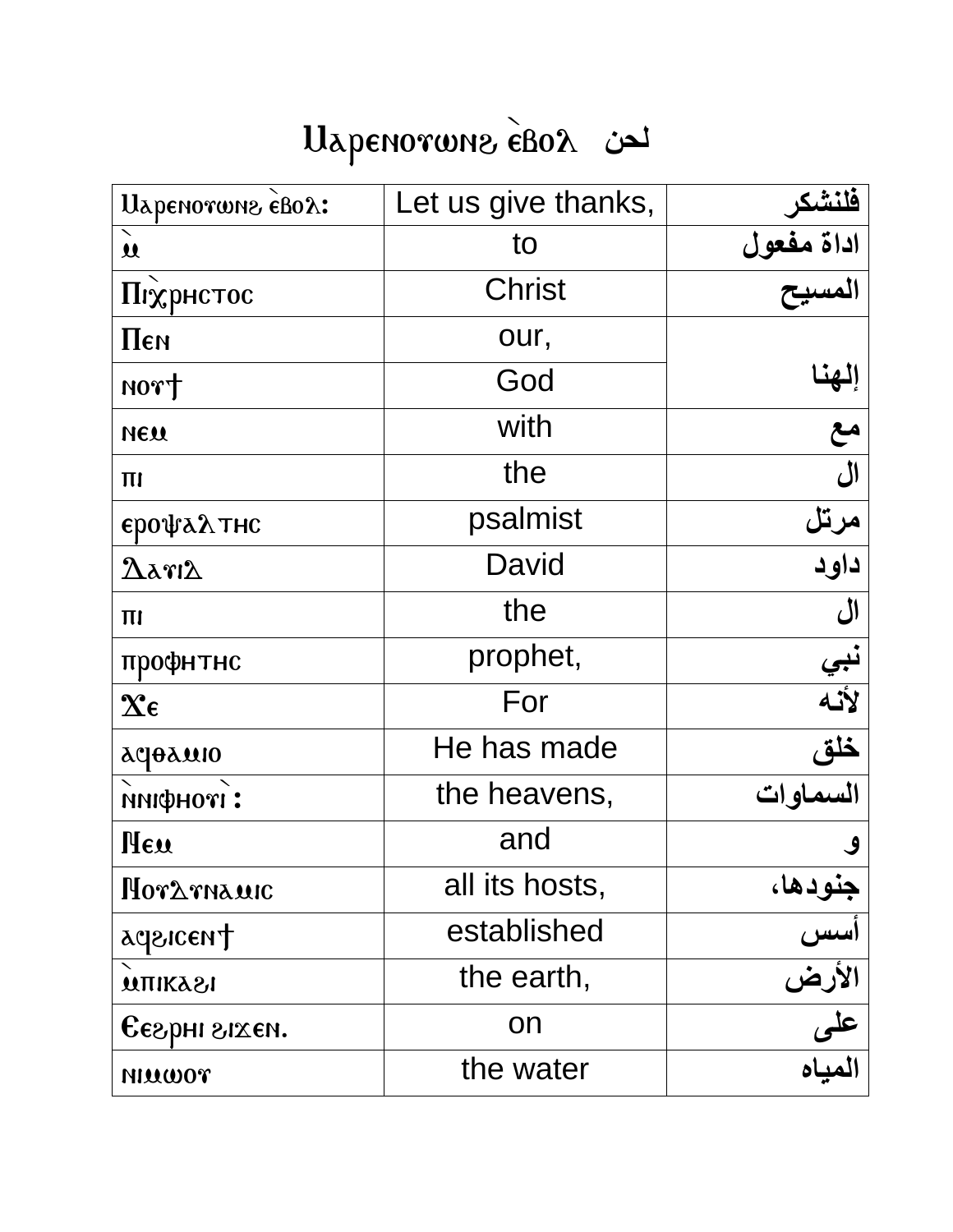| <b>Hai</b>           | <b>These</b>                   | هذان                               |
|----------------------|--------------------------------|------------------------------------|
| Hwn                  | great,                         | العظيمان                           |
| ифшстнр:             | <b>stars</b>                   | الكوكبان                           |
| пірн                 | the sun                        | الشمس                              |
| NEU:                 | and                            | $\mathcal{S}$                      |
| <b>SOIIT</b>         | the moon,                      | القمر                              |
| aqxar                | He has made                    | جعلهم                              |
| eveporwini:          | to enlighten,                  | ينيران                             |
| Феи                  | in                             | في                                 |
| пістерешил           | the firmament.                 | الفلك                              |
| Aqını                | He brought forth               |                                    |
| тоноилуи             | the winds,                     | ا <u>خرج</u><br>الرياح<br>من       |
| <b>сво</b> лбен      | out of                         |                                    |
| песјагор             | His treasure box,              | خباياها                            |
| aqnıqı               | He breathed                    | نفخ                                |
| <b>МСА</b>           | unto                           |                                    |
| <b>NIWWHN</b>        | the trees,                     |                                    |
| Фантотфірі євод      | and they<br>blossomed.         | في<br>الأشجار<br>حتى أزهرت<br>أمطر |
| <b><i>Aqzwor</i></b> | He caused the rain<br>to fall, |                                    |
| <b>TOWSHTOUTON</b>   |                                |                                    |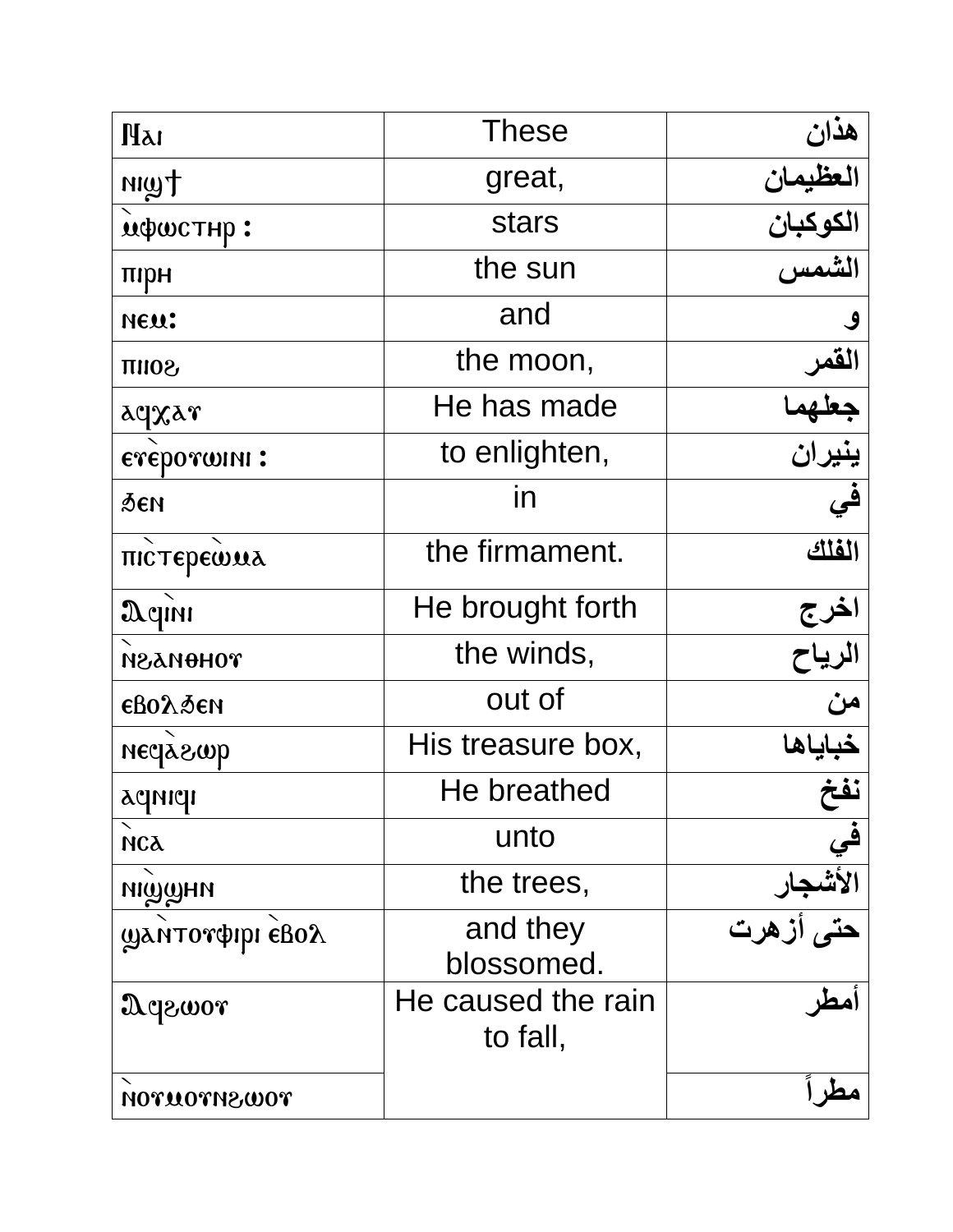| MEXIS               | upon             | <u>علو</u>                 |
|---------------------|------------------|----------------------------|
| $0S\Pi$             | the face         | وجه                        |
| <b>UTIKA21</b>      | of the earth,    | الأرض                      |
| <b>WANTEY</b>       | and it           | حتى<br>أنبتت               |
| рат єптан:          | sprouted,        |                            |
| <b>NTECHT</b>       | and gave         | وأعطت<br>ثمرها             |
| <b>MITECOTTAS</b>   | its fruit.       |                            |
| $\mathfrak{A}$ qını | He brought forth | اخرج                       |
| NOTUWOT             | water,           | $\overline{\mathbf{r}}$    |
| <b>сво</b> лбен     | out of           | من                         |
| отпетра             | a rock,          | صغرة                       |
| <b>ACTCO</b>        | and gave it      |                            |
| <b>ΜΠΕΥλλος:</b>    | to His people,   | وسق <mark>و</mark><br>شعبه |
| 18 індзи            | in               | في                         |
| пуде.               | the wilderness.  |                            |
| Дерамю              | He made          |                            |
| иппром:             | man,             | صنع<br>الإنسان             |
| <b>KATA</b>         | According to     | <u>ئ</u>                   |
| песни               | His image,       |                            |
| NEW                 | and              |                            |
| тесрыком:           | His likeness,    | و<br>صورته                 |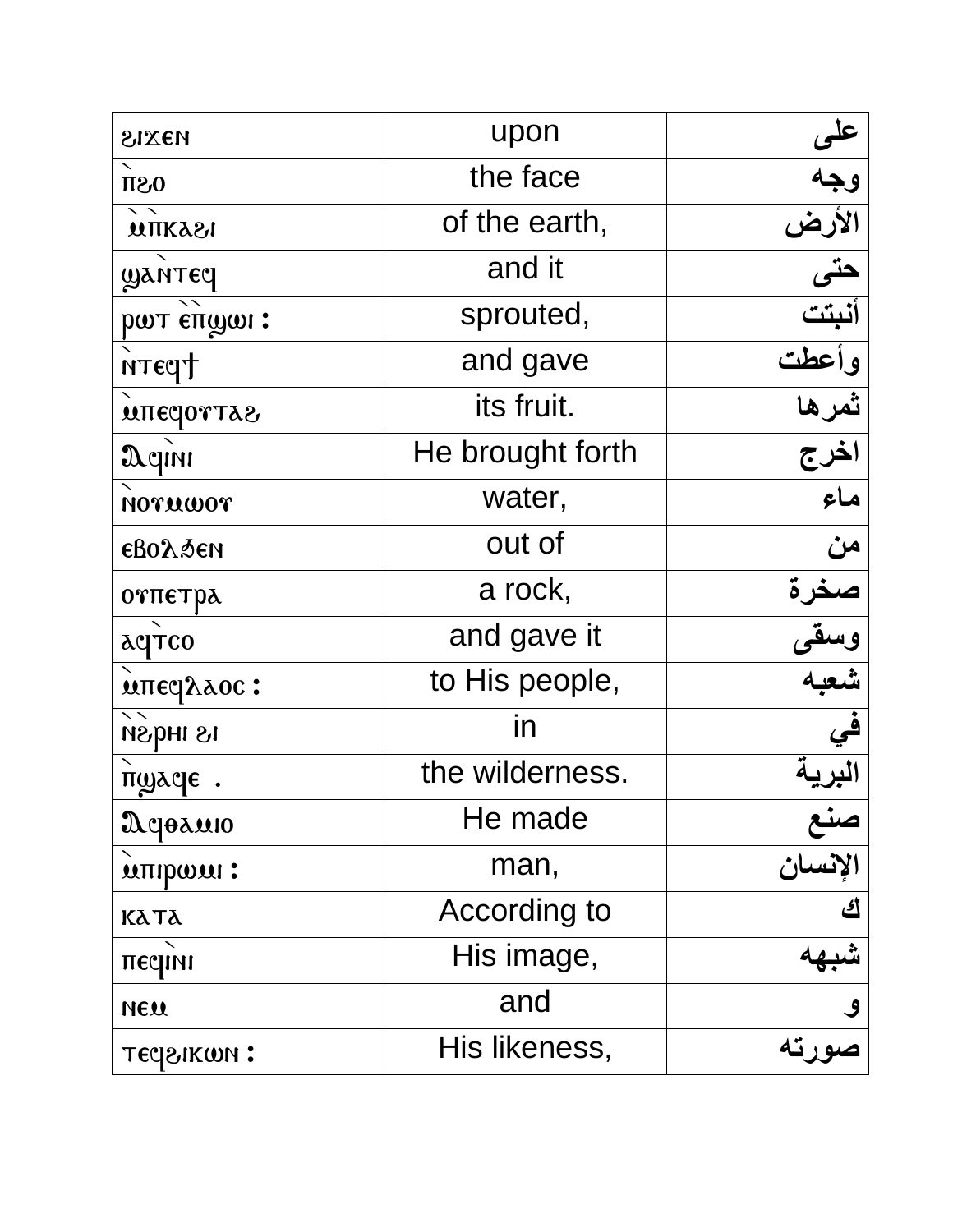| $\epsilon$ opeq          | that he may             | لکي                            |
|--------------------------|-------------------------|--------------------------------|
| cuor epoq                | praise Him.             | بباركه                         |
| <b>U</b> apen            | Let us                  | فَل                            |
| <b>Smc</b> ebod          | praise Him,             | نسبحه                          |
| Тембісі                  | and exalt               | و نرفع                         |
| мпеерам                  | His name,               | اسمه                           |
| TENOTWNS NAC EBOX        | and give thanks to Him, | ونشكره                         |
| $X\epsilon$              | <b>Because</b>          | $\frac{1}{\sum_{i=1}^{n} a_i}$ |
| песиаі                   | His mercy               | رحمته                          |
| <b>WOTT</b>              | endures.                | كائنة                          |
| $\mathbf{W}$             | for                     | إلمى                           |
| SHOS                     | ever                    | الأبد                          |
| <b>ATEN</b>              | Through                 |                                |
| метхн                    | the prayers,            | سلوات                          |
| <b>МТЄ</b>               | Οf                      | اداة اضافة                     |
| пиєрофалтис              | the psalmist,           | المرتل                         |
| $\Delta$ arı $\Delta$    | David                   | داود                           |
| $\Pi\overline{\sigma c}$ | O Lord                  | یا رب                          |
| <b>HAH TOUSICA</b>       | grant us,               | انعم لنا                       |
| $M$ llix $m$ egoy        | the forgiveness         | بمغفرة                         |
| ите меммови              | of our sins.            | خطايانا                        |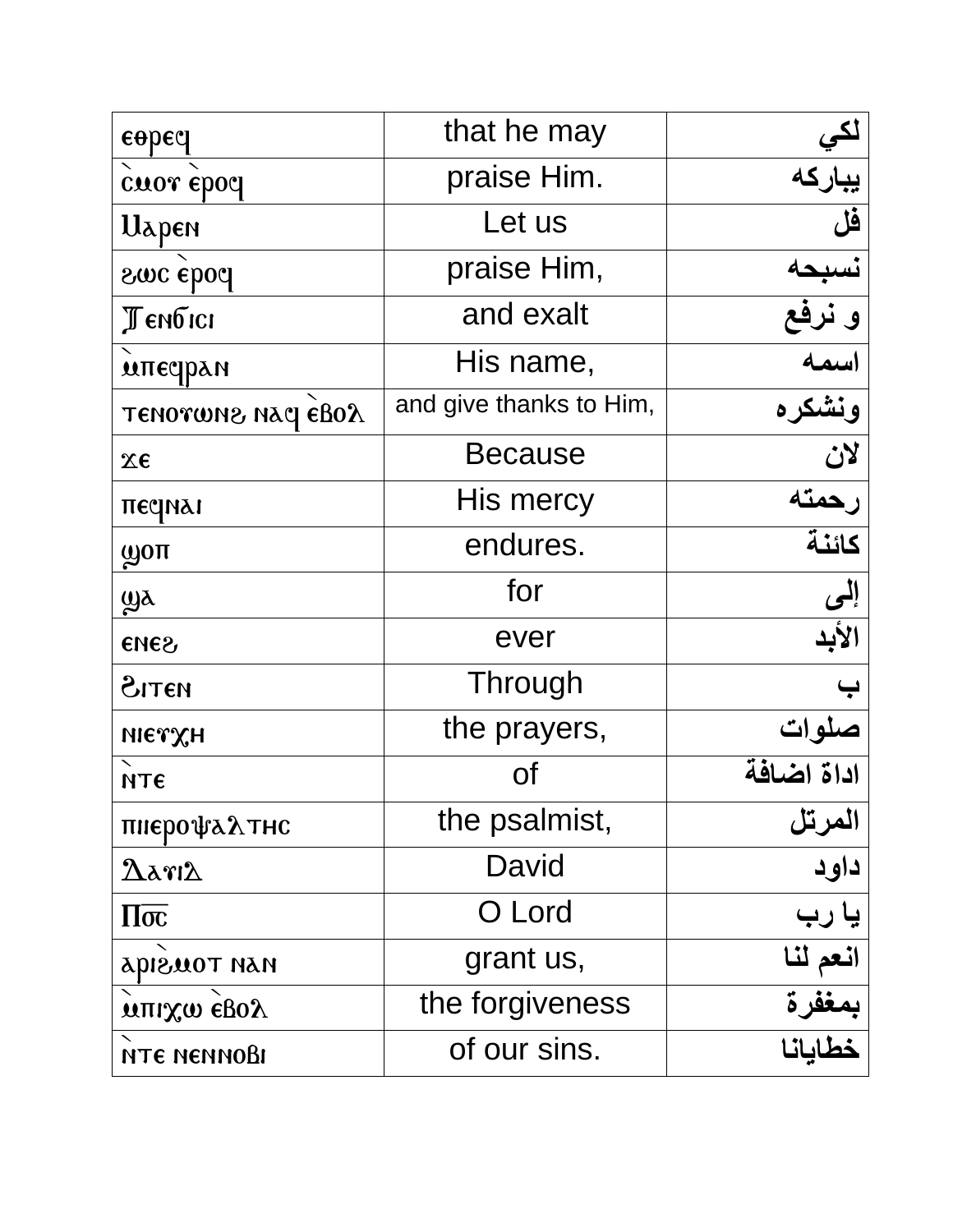| MITIS                     | Through                |             |
|---------------------------|------------------------|-------------|
| мітресвіл                 | the intercessions,     | شفاعات      |
| ите феотокос              | of the Mother of       | والدة الإله |
|                           | God                    |             |
| $\epsilon$ or             | Saint,                 | القديسة     |
| Uapia                     | Mary                   | مريم        |
| $\Pi\overline{\sigma c}$  | O Lord                 | یا رب       |
| HAH TOUSIQA               | grant us,              | انعم لنا    |
| <b>UTIL XW EBOY ULE</b>   | the forgiveness of.    | بمغفرة      |
| <b>ПЕННОВІ</b>            | our sins               | خطايانا     |
| AITEN                     | Through the            |             |
| мітресвіх                 | intercessions,         | شفاعات      |
| ите пхорос тнрч           | of all the choruses,   | كل صفوف     |
| ИТЕ НІАТТЕЛОС             | Of angels              | الملائكة    |
| $\Pi\overline{\sigma c}$  | O Lord                 | یا رب       |
| HAH TOUSIQA               | grant us,              | انعم لنا    |
| <b>MILIX OD GROY HALE</b> | the forgiveness of.    | بمغفرة      |
| <b>ПЕММОВІ</b>            | our sins               | خطايانا     |
| Kcuapwort                 | <b>Blessed are You</b> | مبارك أنت   |
| αλнөωс                    | indeed,                | بالحقيقة    |
| NEW                       | with                   | مع          |
| <b>I</b> JEKIWT           | Your Father,           |             |